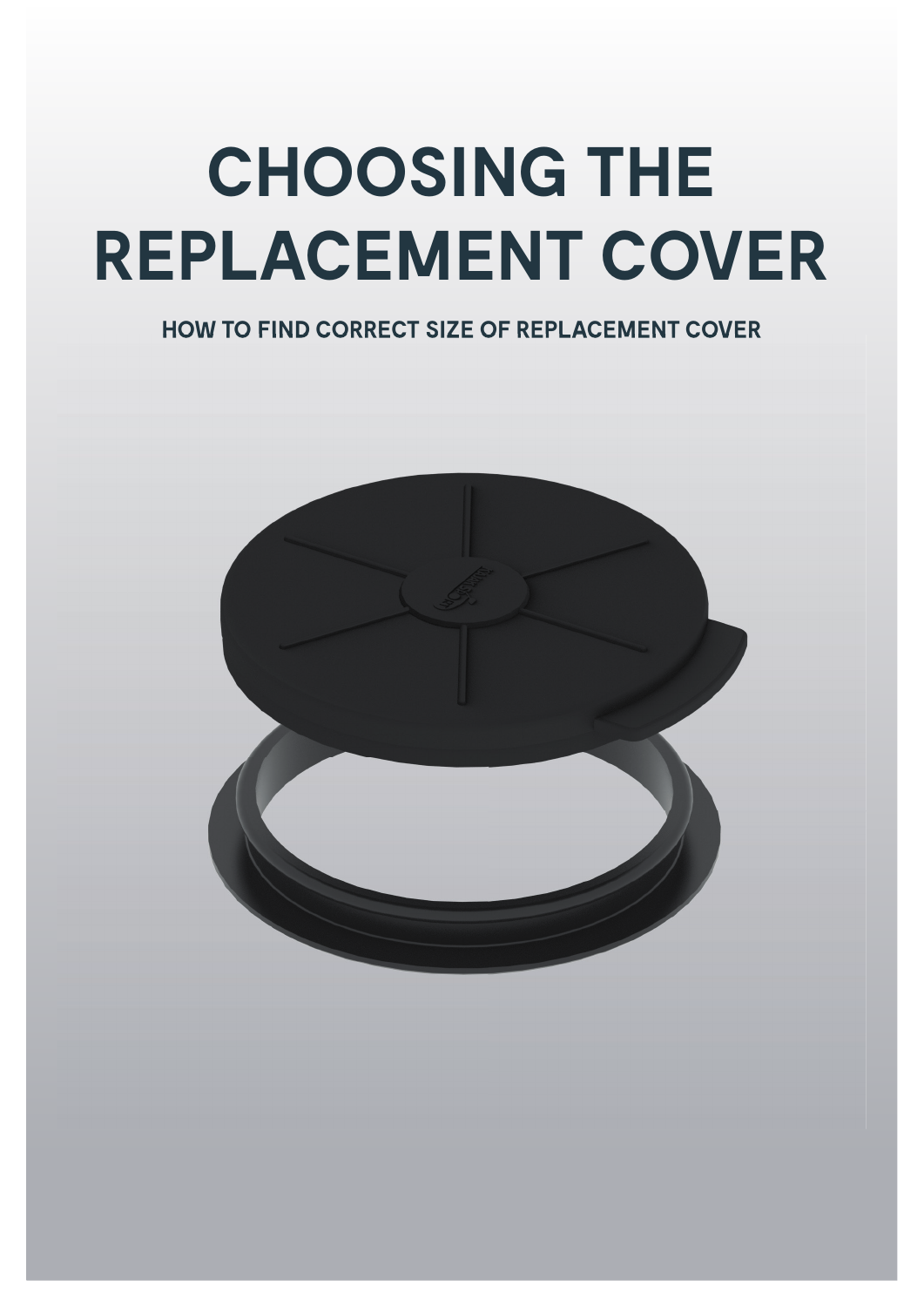## **HOW TO FIND CORRECT SIZE OF REPLACEMENT COVER**

#### Measure the hatch rim from the kayak



**KAJAK SPORT**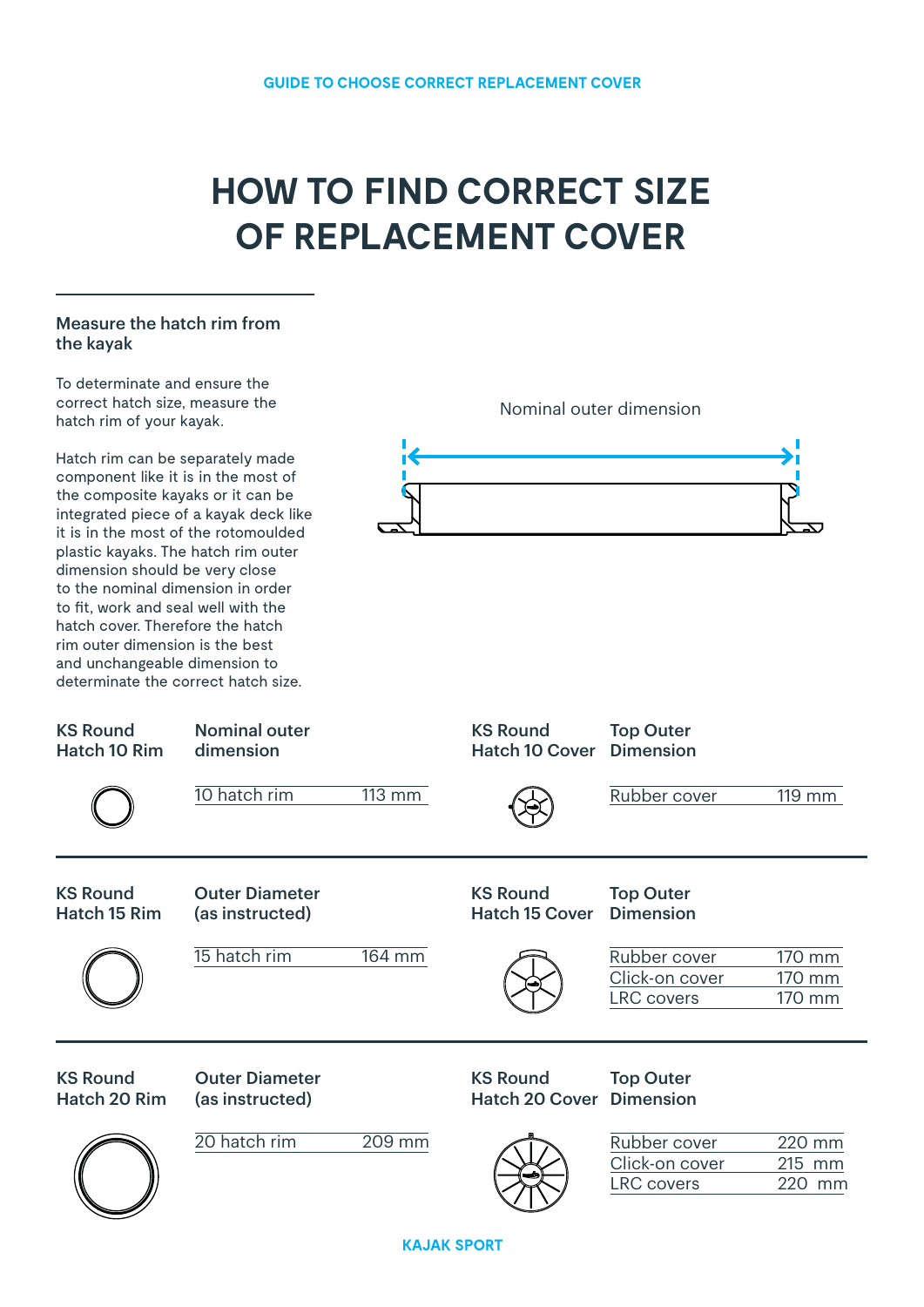#### **GUIDE TO CHOOSE CORRECT REPLACEMENT COVER**



44/26 Rim

**Outer** Diameter KS Oval Hatch 44/26 Cover

#### Top Outer Dimension



Hatch rim L: 466 mm W: 283 mm



| Rubber cover      | $L: 478$ mm |
|-------------------|-------------|
|                   | W: 290 mm   |
| Click-on cover    | $L: 470$ mm |
|                   | W: 285 mm   |
| <b>LRC</b> covers | $L: 478$ mm |
|                   | W: 290 mm   |
|                   |             |